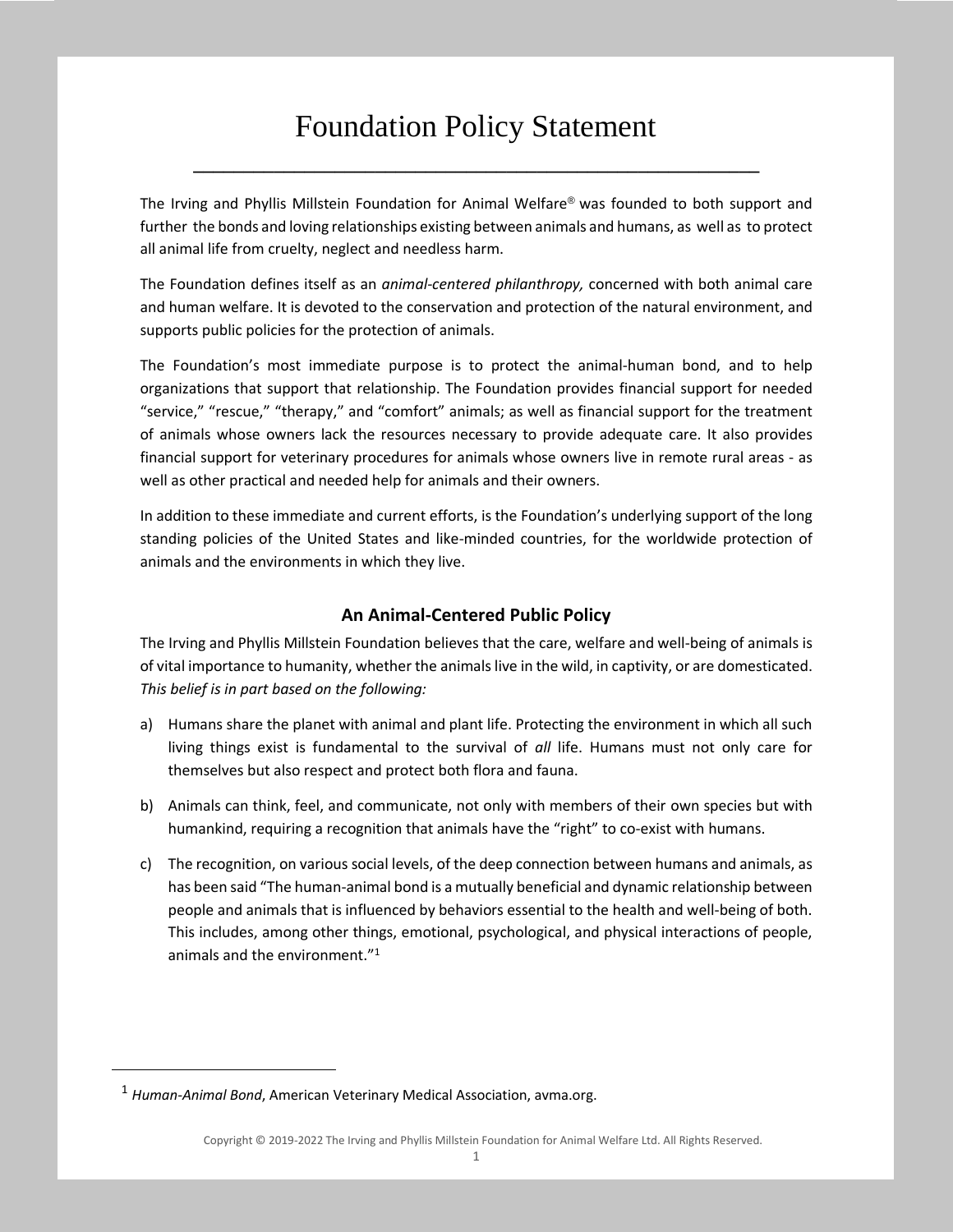#### *These principles have been recognized by the United States Congress as a matter of Public Policy:*

The US Animal Welfare Act (P.L. 89-544, 8/24/66) was enacted (i) to insure that animals intended for use in research facilities, or for exhibition purposes, or for use as pets, are provided humane care and treatment; (ii) to assure the humane treatment of animals during transportation in commerce; and (iii) to protect the owners of animals from the theft of their animals by preventing the sale or use of animals which have been stolen. (7 U.S. Code section 2131)

Perpetuating healthy populations of African and Asian elephants and the great apes in the wild, each of which is considered an endangered species, have been declared American national purposes. (16 U.S. Code sections 4201, 4262, 6301 and 1531, et. seq.) Important Congressional findings are that the Asian elephant and the great apes are each "flagship species for the conservation of tropical forest habitats in which they are found" and each provides benefits to numerous other species of wildlife including many other endangered species. (16 U.S. Code section 4261(4) and 6301(4))

Congress has also declared that "wild free-roaming horses and burros shall be protected from capture, branding, harassment, or death; and to accomplish this they are to be considered in the area where presently found, as an integral part of the natural system of the public lands." This is based on Congress' finding that "wild-free roaming horses and burros are living symbols of the historic and pioneer spirit of the West; that they contribute to the diversity of life forms within the Nation and enrich the lives of the American people; and that these horses and burros are fast disappearing from the American scene." (16 U.S. Code section 1331)

Congress has made similar findings about marine mammals. For example, "marine mammals have proven themselves to be resources of great international significance, esthetic and recreational as well as economic, and it is the sense of Congress that they should be protected and encouraged to develop to the greatest extent feasible commensurate with sound policies of resource management, and that the primary objective of their management should be to maintain the health and stability of the marine ecosystem." (16 U.S. Code section 1361)

Whales have also received the same particular attention of Congress. "[W]hales are a unique resource of great aesthetic and scientific interest to mankind and are a vital part of the marine ecosystem;" "….the United States has extended its authority and responsibility to conserve and protect all marine mammals, including whales, out to a two hundred nautical mile limit …."; "the conservation and protection of certain species of whales, including the California gray, bowhead, sperm, and killer whale, are of particular interest to citizens of the United States;" (16 U.S. Code section 917)

Regarding endangered animals, Congress has declared that the purposes of the Endangered Species Act (P.L. 93-205, 12/28/73) "…are to provide a means whereby the ecosystems upon which endangered species and threatened species depend may be conserved, to provide a program for the conservation of such endangered species and threatened species, and to take such steps as may be appropriate to achieve the purposes" of the specified fish, wildlife and plant related treaties and conventions. (16 U.S. Code section 1531)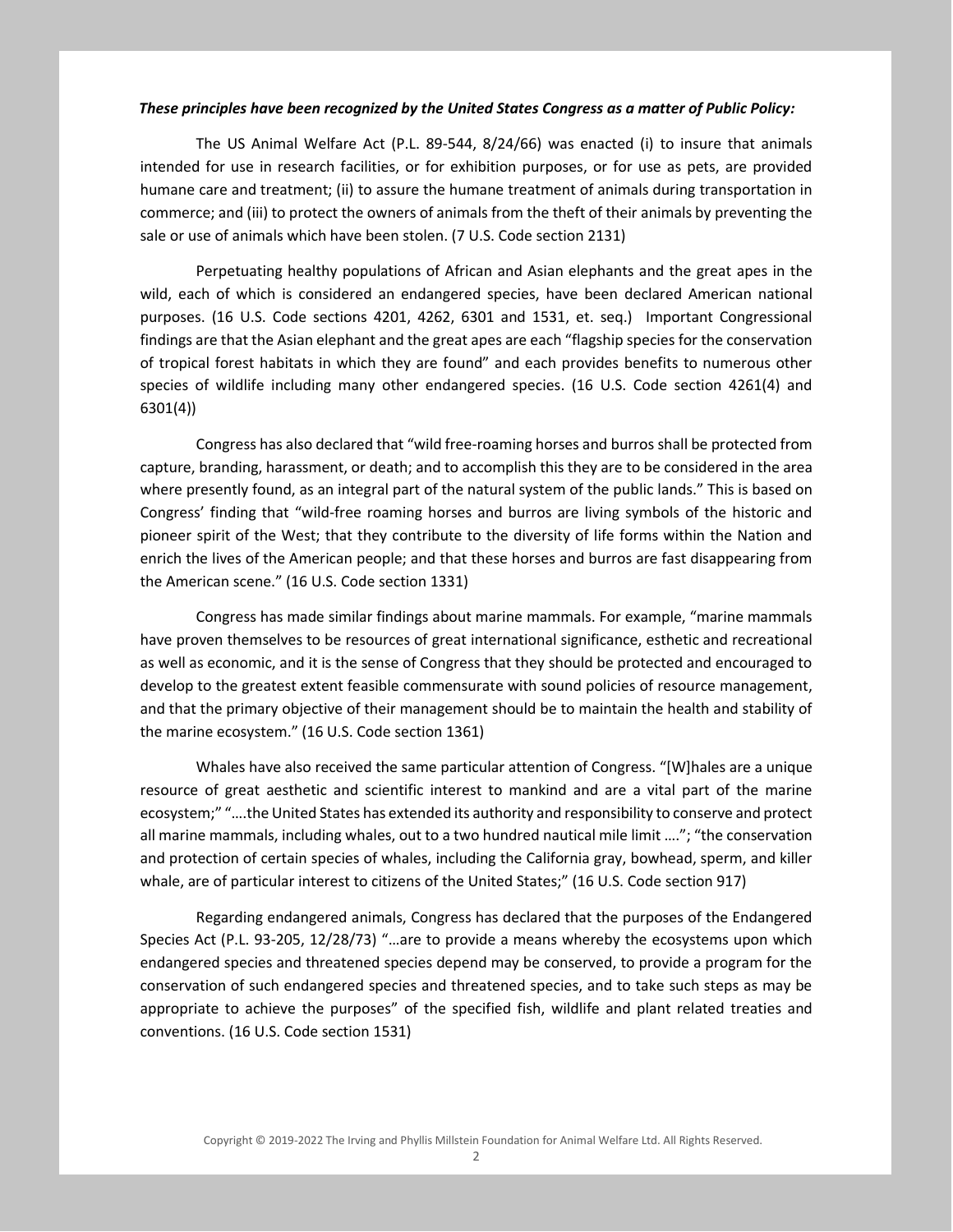Congress has also recognized the value added by the private sector to fish and wildlife conservation, and has found that "[a] program that encourages partnerships among Federal and State governments and private entities to carry out wildlife conservation and appreciation projects, would benefit all species of fish and wildlife through such activities as management, research and interagency coordination." (16 U.S. Code section 3741) In addition, there are numerous statutes, treaties and conventions - Federal as well as State - calling for the care and protection of animals.

*The Irving and Phyllis Millstein Foundation is committed to a policy of responsibility for the care and well-being of animals, whether within the United States or beyond its borders, and whether in the wild, in captivity, on farms, or living as domesticated pets.*

#### **Social and Legal Responsibility for Animal Welfare**

The Irving and Phyllis Millstein Foundation is likewise committed to addressing the growing public awareness, - and understanding - that many animal species have an emotional life, and are capable of deep feeling, of thinking, and communicating, and that appropriate care and attention must be provided to such sentient beings.

This awareness was addressed in a judicial proceeding in the State of New York, involving whether a chimpanzee possessed the same right of habeas corpus as a human, wherein a Judge of the New York State Court of Appeals expressed the following:

**"Does an intelligent nonhuman animal who thinks and plans and appreciates life as human beings do have the right to the protection of the law against arbitrary cruelties and enforced detentions visited on him or her? This is not merely a definitional question, but a deep dilemma of ethics and policy that demands our attention. To treat a chimpanzee as if he or she had no right to liberty protected by habeas corpus is to regard the chimpanzee as entirely lacking independent worth, as a mere resource for human use, a thing the value of which consists exclusively in its usefulness to others. Instead, we should consider whether a chimpanzee is an individual with inherent value who has the right to be treated with respect."<sup>2</sup>**

Similarly, in a claim against the Los Angeles Zoo for failure to properly treat Asian elephants, the Court found that "**Captivity is a terrible existence for any intelligent, self-aware species, which the undisputed evidence shows elephants are."<sup>3</sup>**

*The Los Angeles Superior Court found that the zoo was not providing the elephants with proper care and attention, and that:*

**1) The quality of the elephants' lives was not good, and that there were serious repercussions for their physical and emotional well-being;**

 $\overline{a}$ 

Copyright © 2019-2022 The Irving and Phyllis Millstein Foundation for Animal Welfare Ltd. All Rights Reserved.

<sup>2</sup> *In the Matter of Nonhuman Rights Project, Inc., on Behalf of Tommy, Appellant, v. Patrick C. Lavery, et al., Respondents*, 31 N.Y.3d 1054 (N.Y. 2018).

<sup>3</sup> Quoting Judge John Segal, *Aaron Leider, et al v. John Lewis, et al*, Case No. BC375234 8, Superior Court of California, County of Los Angeles. July 23, 2012.